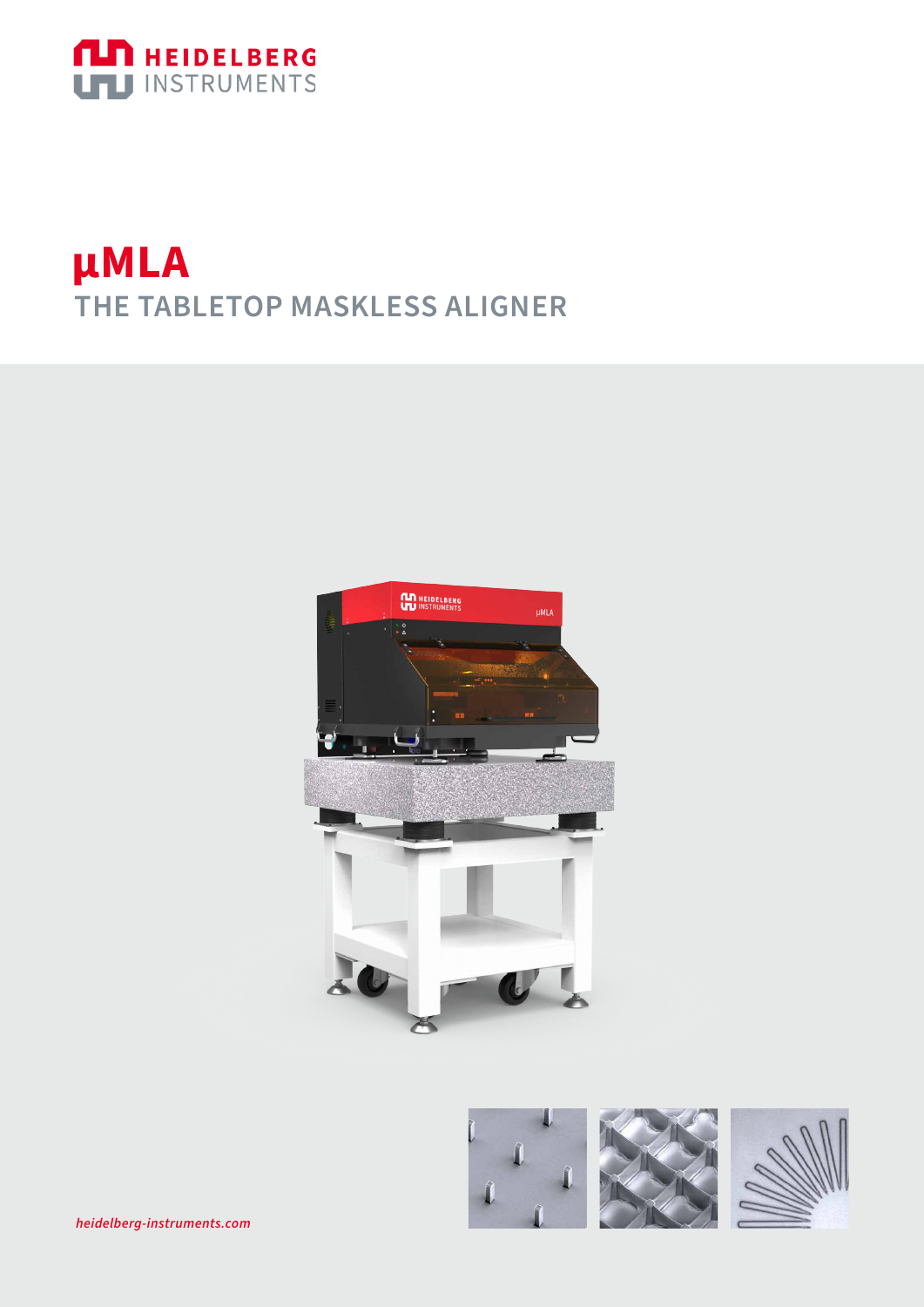## **μMLA THE TABLETOP MASKLESS ALIGNER**

The revolutionary, state-of-the-art maskless laser lithography technology has become firmly established ever since our Maskless Aligner (MLA) family was first introduced in 2015. The μMLA represents the state-of-the-art, highly customizable table-top Maskless Aligner. The set-up can be configured precisely to your needs, with Raster Scan or Vector Scan Mode (or both) and a variable resolution write head.





Small sample handling

In many applications, the traditional photomask has become a thing of the past. Maskless lithography means that your design file is exposed directly onto the resist-coated wafer via a 2-dimensional Spatial Light Modulator (SLM). The µMLA is the highly successful table-top system within our MLA family. It is "little brother" to our Advanced Maskless Aligner MLA 150 **−** an indispensable workhorse in many multi-user facilities, nanofabrication labs, and national institutes **−** and our industrial Maskless Aligner, the

MLA 300. The entry-level system µMLA offers new features such as variable resolution. We created a table-top system that is flexible and highly customizable. And of course small sample handling is straightforward.

Applications include Research & Development in areas such as MEMS, micro-fluidics, micro-optics and all other fields where an affordable, compact, and powerful pattern generator for microstructures is required.

#### **APPLICATIONS**



The μMLA offers a standard Grayscale mode, which allows the creation of micro-lenses. Resist: 15 μm thick AZ4562. Pitch 30 μm, radius of curvature 16 μm (l).

Micro-Optics: Binary diffractive optical element (DOE). The design is made up of  $1 \mu m^2$  squares (r).

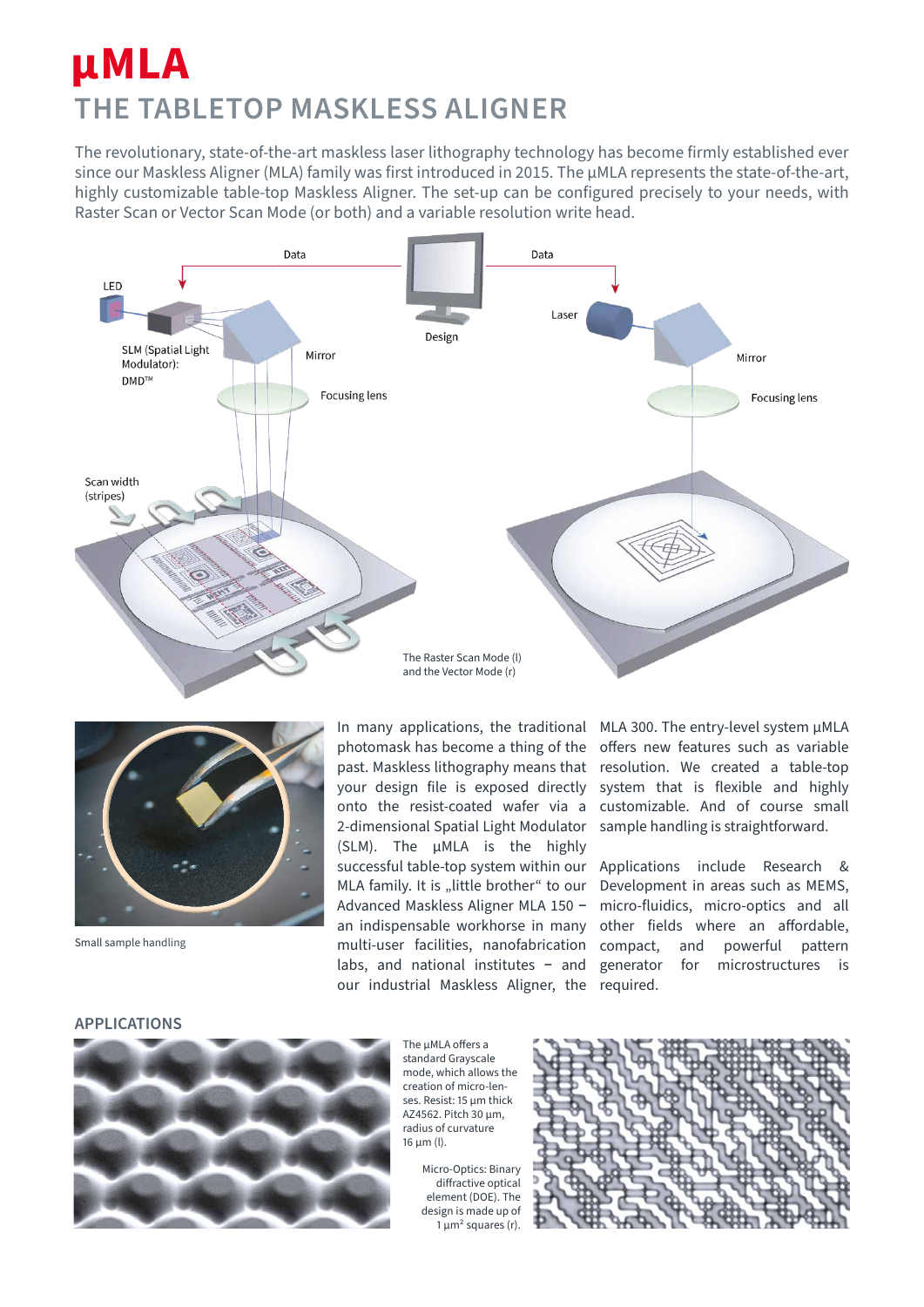## **APPLICATIONS**



Microfluidics (l).

Cage structures made of circa 50 µm thick SU-8. The structures are used in biological applications to trap and grow cells (r).



Courtesy of the University of Hamburg

## **CUSTOMIZE YOUR μMLA**

## **Two Exposure Modes**

The μMLA allows you to either choose between Raster Scan Exposure Mode and Vector Mode, or to even run both exposure modes on one and the same system! The Raster Scan Exposure mode is fast and provides excellent image quality and fidelity, while the write time is independent of structure size or pattern density. The Vector Scan Mode can generate curved lines (e.g. waveguides) with minimal edge roughness. While Vector Mode creates similar image quality as the Raster Scan exposure mode, it cannot achieve the same write speed, especially for patterns with high fill factor.

#### **The Surface at a Glance**

The overview camera with a field of view of 13 mm x 10 mm provides an easy way to locate alignment marks or other features of interest on your substrate.

### **Small Sample Handling**

Small sample handling is straightforward with the μMLA: The optical autofocus option allows accurate exposure right up to the edges of a sample.

### **A Choice of Wavelengths**

You can use up to three different wavelengths (LED and/or laser diodes) on one system.

## **Variable Resolution**

The variable resolution function allows you to choose up to three (raster mode) or five (vector mode) different resolutions for a particular write mode.

Simply select the resolution of choice in the software menu and optimize the parameters for your application.

Options offered by the Raster Scan Exposure Mode (gray circle) and by the Vector Exposure Mode (blue circle)

Overlap: Options available for both modes